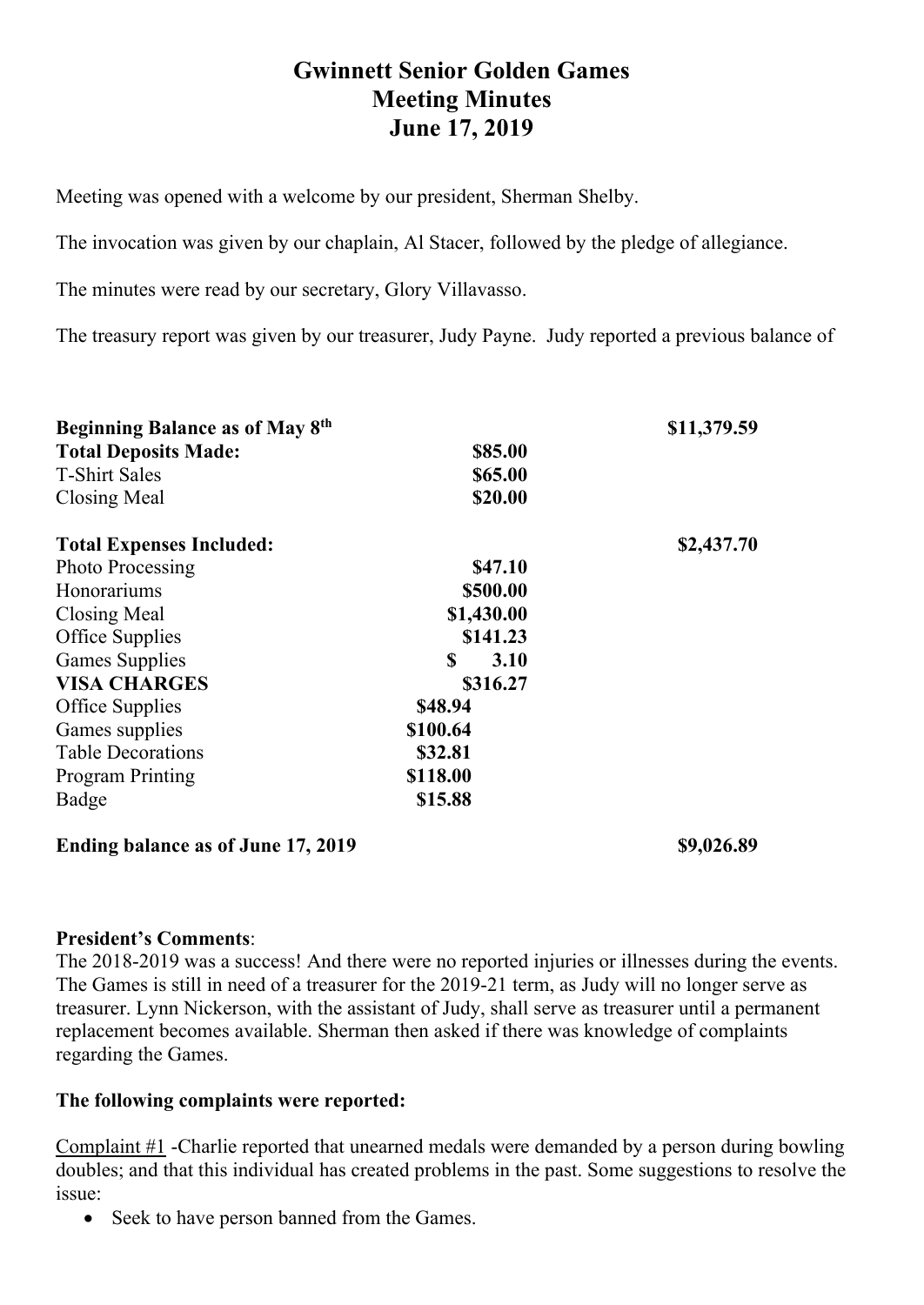• Check with the Parks and Recreation Department to see whether there are special procedures or guidelines, already in place, which should be followed to address this issue, and any future situations of this sort.

Complaint #2 – Debbie reported that the Annandale group was not happy with their athletes not being totally involved with the other bowling team members. They, reportedly, do not wish to be in a separate area when competing. Secondly, they wish to be mixed in with the other seasoned league bowlers.

## **Rebuttal comments included the following**:

- More experienced, and serious bowlers would rather not have their concentration challenged.
- Experienced bowlers prefer there be a lane separation between the experienced and unexperienced bowlers for safety purposes.
- Another suggestion was to have a representative from the Games explain the rationale for the separation to Annandale.
- To make every effort possible to make the Annandale Group feel as comfortable, and as happy as reasonable during the bowling event, which is the only exception of concern.

Complaint #3 – A very detailed letter was written by a person who complained that the gift this year was not of the usual quality, with there being a registration increase. That person also complained that our free giveaways were of less value than previous years. *(It seems that no one at the meeting is familiar with him; and he has never attended any of the meetings)*. It was the unanimous consensus of those present at the meeting that the athletes receive a whole lot for their mere registration fee of \$20.00.

### **Suggestions to Increase Registration Numbers:**

- Print and distribute more flyers earlier in the season.
- Look at different ways to reach the wider community.

#### **Have all materials** *branded* **by the Gwinnett Parks and Recreation Marketing Division prior to distribution to the general public. (**Suggested by Parks representatives present at the meeting).

#### **New Business:**

Del Mar is hosting a *(Friends*) Casino Night fundraiser July 25<sup>th</sup>. Entrance fee is \$50.00. Eileen suggested that the Games sponsor this event with a \$250.00 donation. The Board shall make a decision regarding sponsorship during today's board meeting.

## **Announcements:**

- Robin Porter has resigned from the following Event Manager Positions:
	- o Swimming Manager
	- o Catering Manager
- Rolle Bolle will be made available beginning this August at the Bethestha Baseball Field.

#### **Acknowledgements/Remarks:**

Alan Villavasso, led the audience in roaring applause for Sherman's commitment and diligence for having served as the Games President for the 2017-2019 Games term.

Sherman thanked everyone; then welcomed, again in her absence, *Kim Shealy,* our incoming 2019- 2021 Games President.